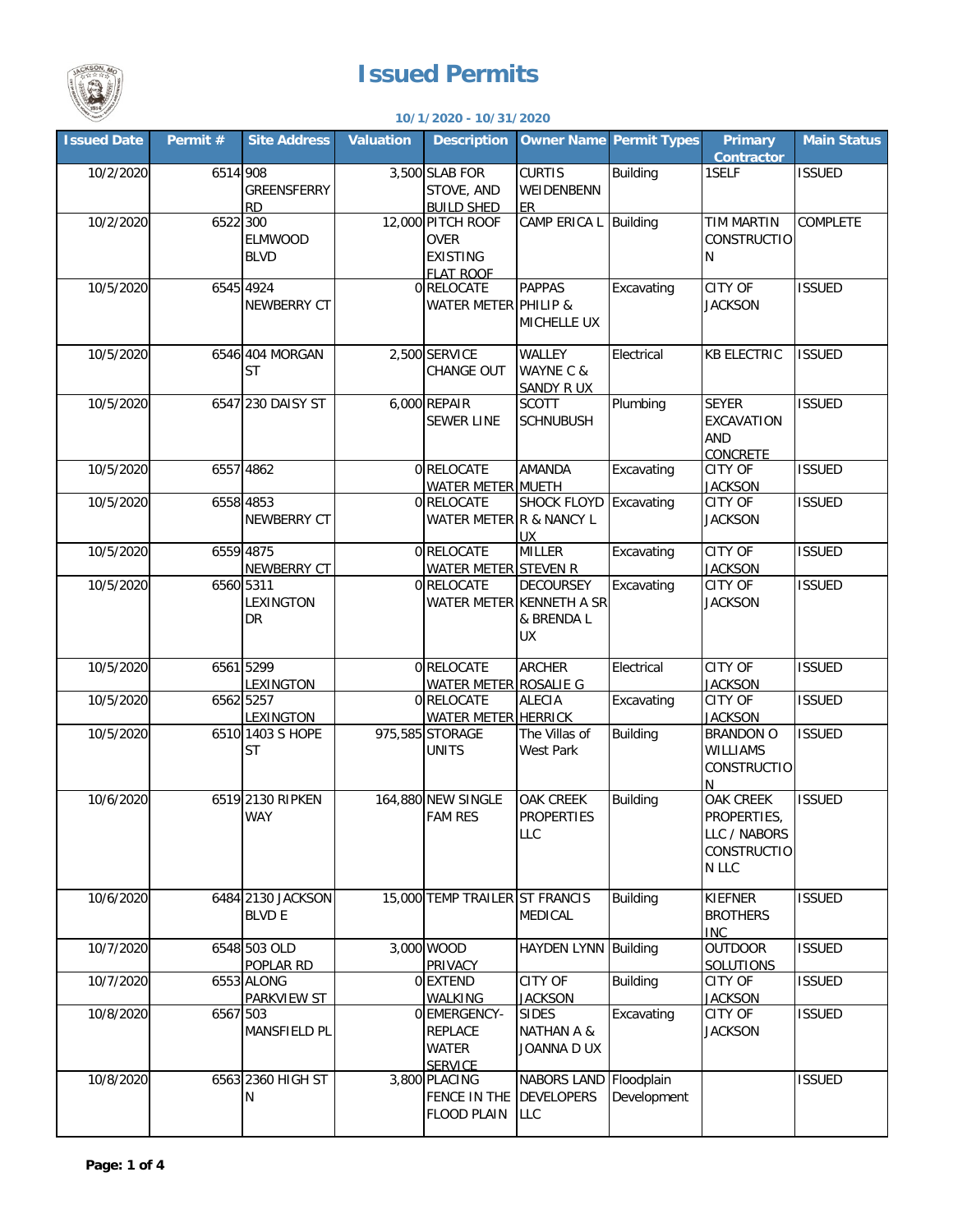| 10/8/2020 | 6564 422 OLD CAPE<br><b>RD</b>      | 4,500 REPAIR<br>SERVICE LINE- EUGENE<br>LEAK                      | <b>LEIMER R</b><br><b>TRUST</b>                          | Plumbing        | OBERMANN<br><b>HEATING &amp;</b><br>PLUMBING LLC                                      | <b>ISSUED</b>   |
|-----------|-------------------------------------|-------------------------------------------------------------------|----------------------------------------------------------|-----------------|---------------------------------------------------------------------------------------|-----------------|
| 10/8/2020 | 6565 428 MORGAN                     | 500 UPGRADE<br><b>ELECTRIC</b>                                    | <b>GLEN</b><br>COCHRAN                                   | <b>Building</b> | 1SELF                                                                                 | <b>ISSUED</b>   |
| 10/8/2020 | 6515 2449<br><b>BRITTANY DR</b>     | 190,000 RESTORE<br><b>BUILDING</b><br>THAT BURNED                 | REED RODGER Building<br>D &<br><b>CONSTANCE J</b><br>UX. |                 | <b>BLUSKY</b><br><b>RESTORATION</b><br>CONTRACTOR<br>S,LLC /UNITED<br><b>SERVICES</b> | <b>ISSUED</b>   |
| 10/8/2020 | 6517 2821 S HOPE<br>ST              | 10,000 METAL<br><b>GARAGE ON</b><br>CONCRETE<br><b>SLAB</b>       | CECIL D<br><b>BAKER</b>                                  | <b>Building</b> | <b>HUNTER</b><br><b>JESSUP</b><br>EXCAVATING                                          | <b>ISSUED</b>   |
| 10/8/2020 | 6570 5147<br><b>LEXINGTON</b>       | 0 RELOCATE<br><b>WATER METER HOLYFIELD</b>                        | <b>SHARON</b>                                            | Excavating      | CITY OF<br><b>JACKSON</b>                                                             | <b>ISSUED</b>   |
| 10/8/2020 | 6571 4928<br><b>COVENTRY DR</b>     | 0 RELOCATE<br>WATER METER D & MARILYN                             | MILLER JACK<br>S UX                                      | Excavating      | CITY OF<br><b>JACKSON</b>                                                             | <b>ISSUED</b>   |
| 10/8/2020 | 6572 5179<br>LEXINGTON<br><b>DR</b> | 0 RELOCATE<br><b>WATER METER</b>                                  | <b>HOUCHINS</b><br>BOB &<br><b>BRENDA L ET</b><br>UX     | Excavating      | <b>CITY OF</b><br><b>JACKSON</b>                                                      | <b>ISSUED</b>   |
| 10/8/2020 | 6573 5213<br>LEXINGTON<br>DR        | 0 RELOCATE<br>WATER METER R CHARLES E                             | ROSENKOETTE Excavating<br>& SUSAN M UX                   |                 | <b>CITY OF</b><br><b>JACKSON</b>                                                      | <b>ISSUED</b>   |
| 10/8/2020 | 6574 5191<br>LEXINGTON<br><b>DR</b> | 0 RELOCATE<br>WATER METER & UZMA UX                               | <b>AZIZ UMAR F</b>                                       | Excavating      | CITY OF<br><b>JACKSON</b>                                                             | <b>ISSUED</b>   |
| 10/8/2020 | 6575 4883<br><b>CLERMOUNT</b>       | 0 RELOCATE<br><b>WATER METER</b>                                  | <b>GLASS KENT</b>                                        | Excavating      | CITY OF<br><b>JACKSON</b>                                                             | <b>ISSUED</b>   |
| 10/8/2020 | 6576 4858<br>CLERMOUNT<br>ST        | 0 RELOCATE                                                        | STUART JOJO<br>WATER METER C & SANDRA K<br>ET UX         | Excavating      | CITY OF<br><b>JACKSON</b>                                                             | <b>ISSUED</b>   |
| 10/9/2020 | 6540 1402 HOPE ST<br>S              | 2,500 REMOVE AND<br><b>REPLACE</b><br><b>SIDEWALK</b>             | SPRADLIN ART Building<br>& DEBORAH<br><b>UX</b>          |                 | 1SELF                                                                                 | COMPLETE        |
| 10/9/2020 | 6543 139 HILLSIDE<br><b>DR</b>      | 2,500 16' X 24' SHED STEVE<br>ON NEW                              | <b>SUNDSTROM</b>                                         | <b>Building</b> | 1SELF                                                                                 | <b>ISSUED</b>   |
| 10/9/2020 | 6544 1240 OAK ST                    | 4,000 REMOVE AND                                                  | KIRN MILFORD Building<br>REPLACE DECK P TRUST ETAL       |                 | TIMBER-LINK<br>CONSTRUCTIO<br>N / TIM<br>LINCOLN                                      | <b>COMPLETE</b> |
| 10/9/2020 | 6550 2360 N HIGH<br>ST STE 12       | 3,800 FENCE 1/2<br><b>CHAIN LINK</b><br><b>AND 1/2</b><br>PRIVACY | NABORS LAND Building<br><b>DEVELOPERS</b><br>LLC         |                 | <b>JAMES</b><br><b>CONSTRUCTIO</b><br>N AND<br><b>FENCING LLC</b>                     | <b>APPROVED</b> |
| 10/9/2020 | 6551 620 SARA ST                    | O CHAIN LINK<br><b>FENCE</b>                                      | <b>BRANDON</b><br>PIERCE                                 | <b>Building</b> | <b>JAMES</b><br><b>CONSTRUCTIO</b><br>N AND<br><b>FENCING LLC</b>                     | <b>COMPLETE</b> |
| 10/9/2020 | 6552 1315<br><b>BRIARWOOD</b>       | 2,165 CHAIN LINK<br><b>FENCE</b>                                  | <b>JOHNSTON</b><br>JOSEPH D &<br>MARSHA L UX             | <b>Building</b> | <b>JAMES</b><br>CONSTRUCTIO<br>N AND<br><b>FENCING LLC</b>                            | <b>ISSUED</b>   |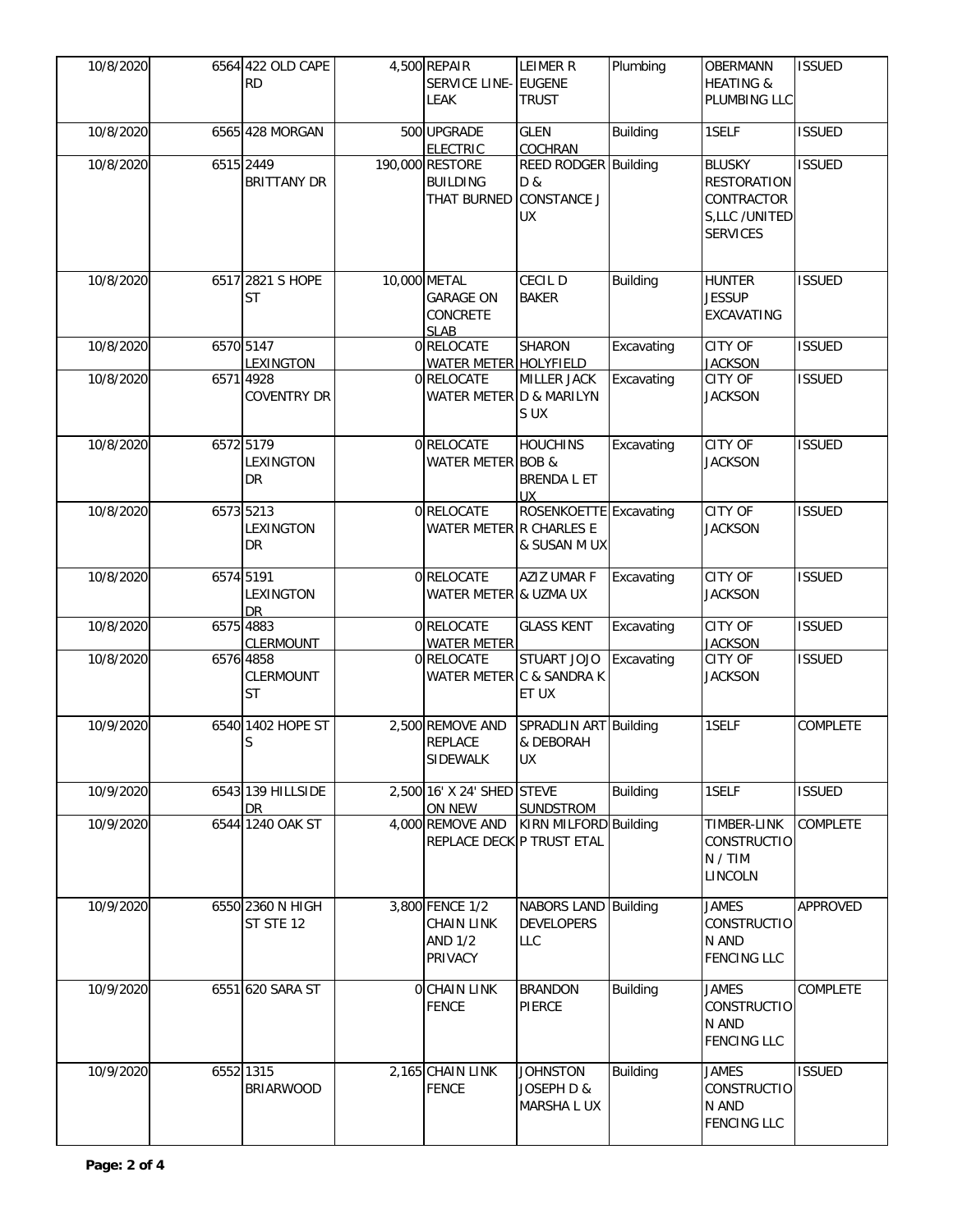| 10/12/2020 | 6578 703 MORGAN                       | 1,100 PLUMBING<br><b>REPAIRS IN</b>                        | PENSEL CARL<br>& DOROTHY                                          | Plumbing        | <b>SHIELDS</b><br><b>PLUMBING</b>                                 | <b>ISSUED</b> |
|------------|---------------------------------------|------------------------------------------------------------|-------------------------------------------------------------------|-----------------|-------------------------------------------------------------------|---------------|
| 10/13/2020 | 6583 1628 JACKSON<br><b>RIDGE DR</b>  | <b>BASEMENT</b><br>2,000 IRRIGATION<br><b>SYSTEM</b>       | <b>JEFF COX</b>                                                   | Plumbing        | <b>SERVICE LLC</b><br><b>MUELLER</b><br><b>BROTHERS</b>           | <b>ISSUED</b> |
| 10/13/2020 | 6599 1581 WARREN                      | 0 INSTALL                                                  | <b>ESSNER</b>                                                     | Excavating      | <b>IRRIGATION</b><br>CITY OF                                      | <b>ISSUED</b> |
|            | <b>LAKE DR</b>                        | WATER METER BRENT M &                                      | <b>MALORY P</b>                                                   |                 | <b>JACKSON</b>                                                    |               |
| 10/13/2020 | 6542 1122<br>TRAILRIDGE               | 0 INGROUND<br>POOL                                         | <b>BLACKMAN</b><br><b>STEPHEN &amp;</b><br>AMY UX                 | <b>Building</b> | ALOHA POOLS<br>& SPAS                                             | <b>ISSUED</b> |
| 10/13/2020 | 6493 828 DOROTHY                      | <b>WITH</b><br><b>CONCRETE</b>                             | 3,000 REPLACE DECK GLEN BRUNKE Building                           |                 | <b>WIGGINS</b><br>CONCRETE.<br><b>TRAVIS</b>                      | <b>ISSUED</b> |
| 10/15/2020 | 6535 900 ODUS DR                      | 2,800 BLACK CHAIN<br><b>LINK FENCE</b>                     | <b>JESSICA</b><br><b>RAWSON</b>                                   | <b>Building</b> | <b>BOOTHEEL</b><br><b>FENCE CO</b>                                | <b>ISSUED</b> |
| 10/15/2020 | 6539 1006 Nancy Dr                    | 3,450 BLACK CHAIN<br>LINK /                                | WASZKURAK<br><b>JOSHUA</b>                                        | <b>Building</b> | <b>BOOTHEEL</b><br><b>FENCE CO</b>                                | <b>ISSUED</b> |
| 10/15/2020 | 6566 206 N<br><b>FARMINGTON</b>       | 5,000 3 CONCRETE<br>PADS,<br>SIDEWALK,                     | <b>RYAN SIDES</b>                                                 | Driveway        | <b>RYAN SIDES</b><br><b>CUSTOM</b><br><b>CARPENTRY</b>            | <b>ISSUED</b> |
| 10/15/2020 | 6602 701 E MAIN                       | 4,273 SEWER<br><b>REPAIR</b>                               | MARRS TERRY Plumbing<br><b>B TRUST</b>                            |                 | <b>DUTCH</b><br>ENTERPRISES,<br><b>INC</b>                        | <b>ISSUED</b> |
| 10/15/2020 | 6569 2251<br><b>JONATHAN DR</b>       | 7,500 VINYL<br>PRIVACY<br><b>FENCE</b>                     | <b>KYLIE</b><br>KRANAWETTE<br>R                                   | <b>Building</b> | <b>BOOTHEEL</b><br><b>FENCE CO</b>                                | <b>ISSUED</b> |
| 10/16/2020 | 6579 1619<br><b>ROSEBUD DR</b>        | 3,550 WHITE<br><b>PRVACY</b><br><b>FENCE</b>               | <b>JOHN LINK</b>                                                  | <b>Building</b> | <b>JAMES</b><br><b>CONSTRUCTIO</b><br>N AND<br><b>FENCING LLC</b> | <b>ISSUED</b> |
| 10/16/2020 | 6580 289 PIONEER<br>ORCHARD RD        | 2,500 VINYL<br><b>EMBLEM</b><br><b>FENCE</b>               | <b>MISKELL</b><br>ANGELA &<br><b>LONG BOBBY</b><br><b>LEE</b>     | <b>Building</b> | <b>JAMES</b><br><b>CONSTRUCTIO</b><br>N AND<br><b>FENCING LLC</b> | <b>ISSUED</b> |
| 10/16/2020 | 6568 3310 OLD<br>CAPE RD              | 6,000 CONCRETE<br>PAD                                      | <b>SCHUETTE</b><br>DONNA J                                        | <b>Building</b> | <b>DAVID LEE</b><br><b>FLOYD</b>                                  | <b>ISSUED</b> |
| 10/16/2020 | 6549 3082 SPRING<br><b>LAKE TRAIL</b> | 36,000 INGROUND<br>POOL                                    | <b>KLUND</b><br><b>GREGORY LEE</b><br>& ANGEL<br>MICHELLE ET<br>U | <b>Building</b> | <b>ALOHA POOLS</b><br>& SPAS                                      | <b>ISSUED</b> |
| 10/16/2020 | 6492 289 PIONEER<br>ORCHARD RD        | 7,200 ABOVE<br><b>GROUND</b><br>POOL AND<br><b>PRIVACY</b> | <b>MISKELL</b><br>ANGELA &<br><b>LONG BOBBY</b><br>LEE.           | <b>Building</b> | <b>R &amp; W</b><br>DIRTWORK,<br>LLC                              | <b>ISSUED</b> |
| 10/19/2020 | 6520 2633<br><b>CORTLAND DR</b>       | 146,760 NEW SING<br><b>FAM RES</b>                         | <b>DOWD</b><br>COMPANYS<br>LLC                                    | <b>Building</b> | <b>DOWD</b><br><b>COMPANYS</b><br><b>LLC</b>                      | <b>ISSUED</b> |
| 10/19/2020 | 6521 448 JONA<br><b>GOLD CT</b>       | 139,260 NEW SING<br><b>FAM RES</b>                         | DOWD CO                                                           | <b>Building</b> | <b>DOWD</b><br>COMPANYS<br><b>LLC</b>                             | <b>ISSUED</b> |
| 10/19/2020 | 6582 830 KIMBLE<br>WOODS DR           | 8,000 DEMO DECK<br>AND REBUILD                             | <b>NICK HOGAN</b>                                                 | <b>Building</b> | <b>FOLTZ</b><br>CONSTRUCTIO<br>N LLC                              | <b>ISSUED</b> |
| 10/20/2020 | 6604 429 GOODSON                      | 500 PLUMBING<br><b>REPAIRS IN</b><br><b>BASEMENT</b>       | <b>BROWN</b><br>DANIEL R &<br>ROBERTA L UX                        | Plumbing        | LARRY BILL /<br>UNIT 420 LLC                                      | <b>ISSUED</b> |
| 10/20/2020 | 6554 2771<br>CORTLAND DR              | 189,950 NEW SING<br><b>FAM RES</b>                         | DOWD CO                                                           | <b>Building</b> | <b>DOWD</b><br>COMPANYS<br>LLC                                    | <b>ISSUED</b> |